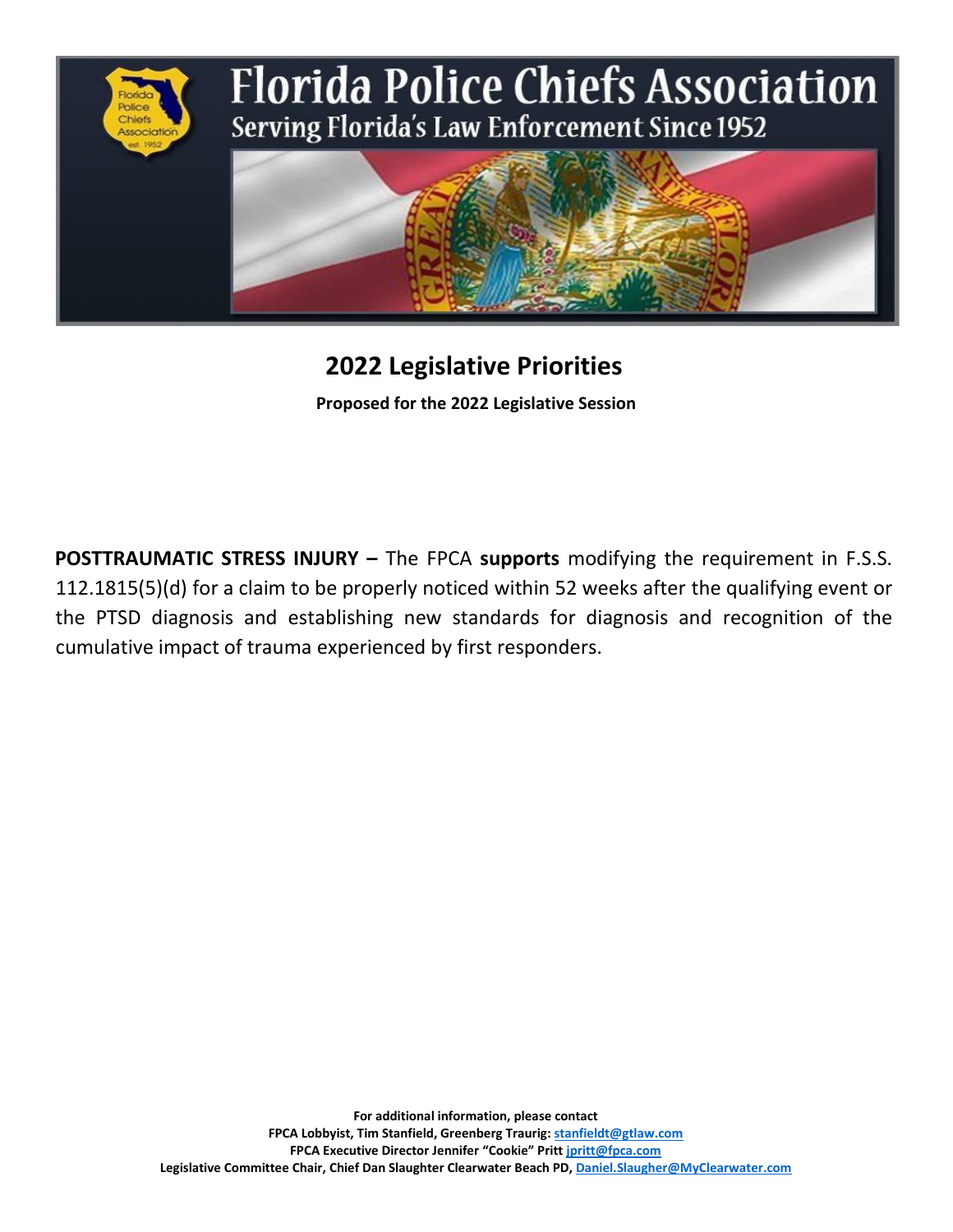

### 2022 Legislative Position Statements

#### **Proposed for the 2022 Legislative Session**

# **Support**

**AUTOMATED LICENSE PLATE READER (ALPR):** The FPCA **supports** the ethical use of automated license plate reader technology to aid in the investigation of a crime and establishing guidelines for the authorized placement of ALPR along roadways in Florida.

**DOXING:** The FPCA **supports** revisions to Florida State Statute 784.048 to establish "doxing" as a crime when a person knowingly makes the restricted personal information of another person or the person's immediate family with the intent to harass or threaten, intimidate, or incite crimes of violence against that person or his family.

**DRONES:** The FPCA **supports** the expansion of law enforcement's use of drones

**DNA SEARCH WARRANTS:** The FPCA **supports** an amendment to FS 933.05, to allow for open-ended dates for service of DNA Search Warrants for known suspects who may be mobile; allowing for entry of said warrant into the NCIC/FCIC System to provide notification to law enforcement nationwide, thus allowing for collection of Buccal Swabs by any law enforcement, anywhere in the country, when the Suspect is encountered.

**DNR ("DO NOT RESUSCITATE"):** The FPCA **supports** the revision of Florida State Statute 401.45(3)(a) to authorize law enforcement officers to withhold emergency medical treatment from a patient if evidence of an order not to resuscitate by the patient's physician is presented.

**ENHANCED PENALTIES:** The FPCA **supports** penalty enhancements for criminals that assault, battery or kill a law enforcement officer.

**FDLE SERVICES:** The FPCA **supports** and encourages the Legislature to recognize the vital importance the services from the Florida Department of Law Enforcement (FDLE) are to law enforcement across the state at all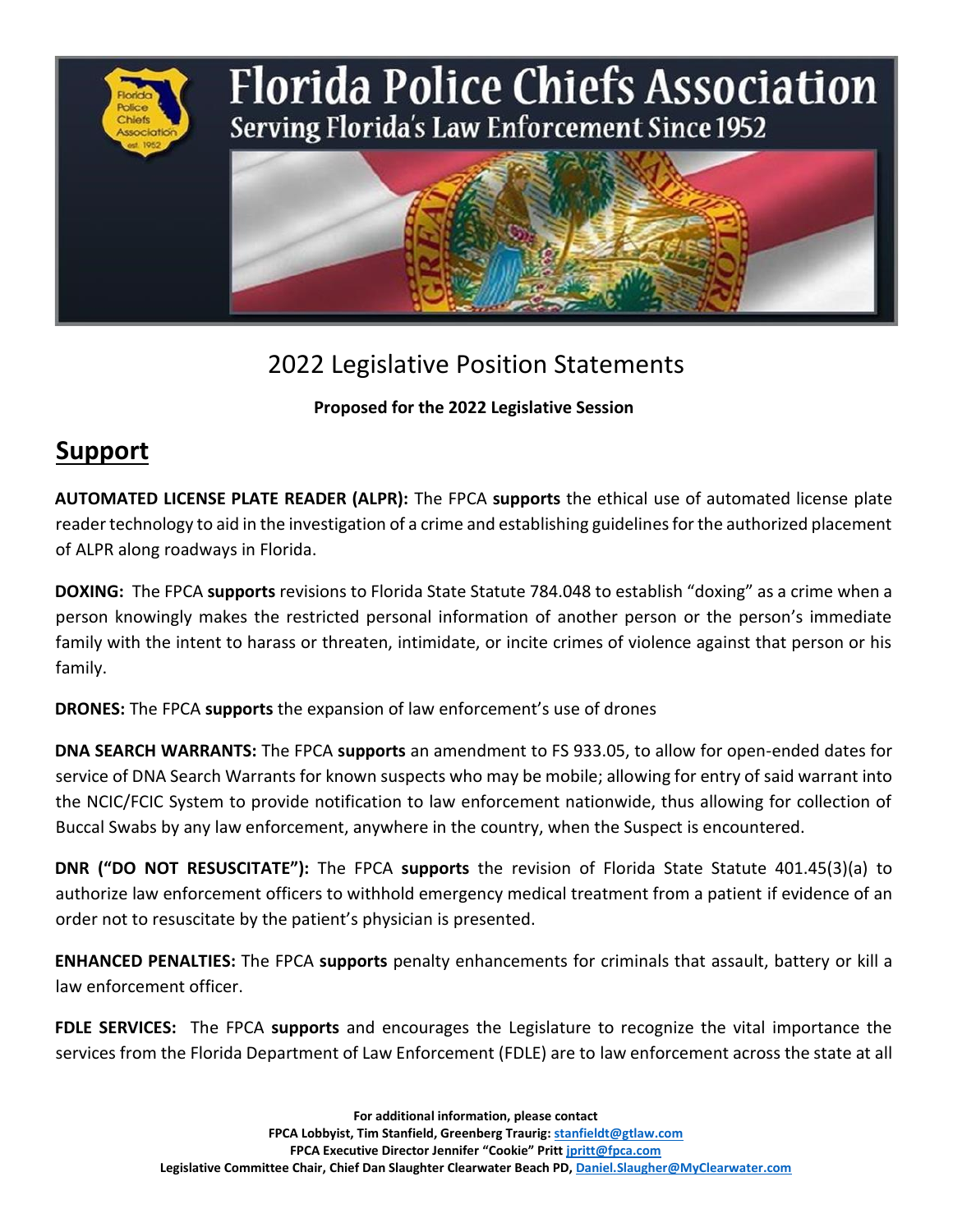levels, and to support FDLE's proposed budgetary request enhancements. The FPCA **supports** the increase of funding for the Law Enforcement Trust Fund to provide vital training for law enforcement officers statewide.

**FIREARMS:** The FPCA **supports** consideration of Officer Safety in all aspects of regulation of firearm carry and usage.

**FIREARM WAITING PERIODS** - FPCA **supports** the revision of 790.0655 (2) (d) to include an exemption from waiting periods of all firearm purchases by law enforcement officers (currently just shotgun and rifles).

**FLORIDA RETIREMENT SYSTEM:** The FPCA **supports** making FRS benefits more competitive by modifying the required number of years of service, lowering the retirement age, and reinstituting the Cost-of-Living Adjustments (COLA) in FRS. The FPCA **supports** a revision to the Florida Retirement System to reduce the 12 month separation requirement to allow criminal justice training centers to reemploy a retiree if he or she is employed on a part-time basis in a teaching capacity, serves as a law enforcement reserve, or is hired by another FRS agency as a police executive as long as the rehired executive does not re-enter FRS.

**LAW ENFORCEMENT OFFICERS SAFETY ACT:** The FPCA **supports** an amendment that would prohibit any person from denying a law enforcement officer access to any premises that are open to the public when the denial is based solely on the fact that the police officer is in possession of a firearm.

**LINE OF DUTY DEATH BENEFITS**: The FPCA supports the passing of state statute to reflect those that died or got sick with COVID-19 are presumed to have contracted the disease on-duty and are therefore eligible for worker compensation benefits or other line of duty compensation, absent another reasonable explanation of the infection source.

**LOUD CAR RADIOS** – The FPCA supports revisions to Florida State Statute 316.3045 to make the law constitutionally valid by removing the language defining the violation based on content.

**MARSY'S LAW:** The FPCA **supports** clarifying the ambiguity in Marsy's Law, relating to a Victim's right to privacy, regarding Chapter 119 of Florida Statute.

**OVERDOSE –** FPCA **supports** enhanced penalties for the sale and delivery of fentanyl, and when the sale and delivery of fentanyl results in an overdose death.

**PHOTO/AUTOMATED ENFORCEMENT IN SCHOOL ZONES –** The FPCA **supports** the use of technology to support the enforcement of speed limits in school zones.

**RISK PROTECTION ORDERS** - FPCA **supports** amending 790.401 (RPO) to authorize the court to have access to the findings of a court ordered mental health evaluation and order mental health treatment.

**STATEWIDE MISCONDUCT REGISTRY:** FPCA **supports** the reasonable expansion of ATMS to include discipline case findings provided that the dissemination of the charges and findings are consistent with the officer's due process rights and the information is subject to public dissemination in accordance with Florida law.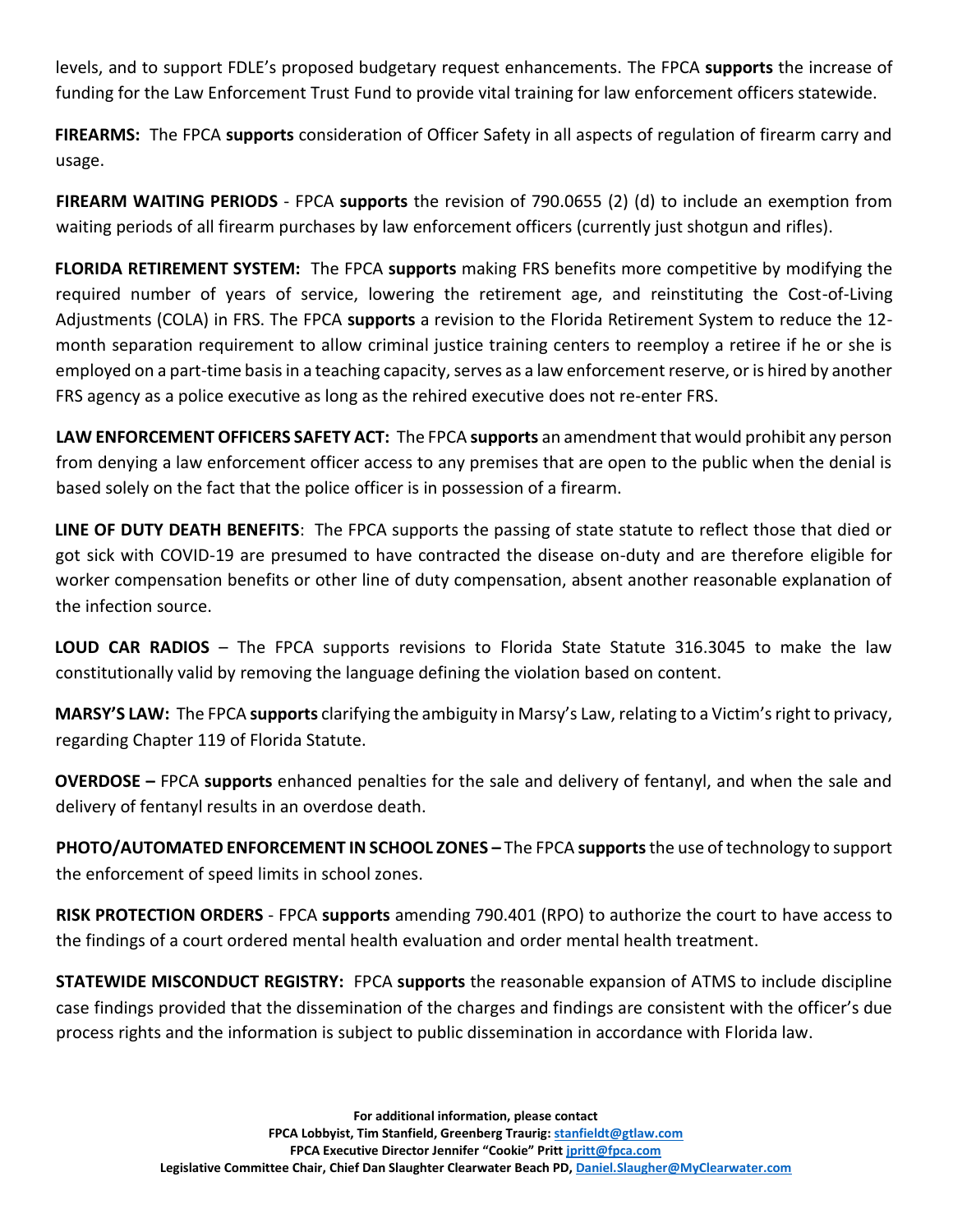**VIDEO VOYEURISM:** The FPCA **supports** and encourages the Legislature to amend FS 810.145 and associated penalty statutes to increase the punishment level in sentencing guidelines and to consider adding certain voyeurism offenses to the Sex Offender category.

**WRITTEN THREATS** - FPCA **supports** amending 836.10 to include written threats made towards an individual or their family regardless of whether the threat is communicated directly to that individual.

#### **Oppose**

**TRUTH IN SENTENCING:** The **FPCA** opposes any downward departure in the truth in sentencing law that compromises public safety.

**BODY-WORN CAMERAS:** The FPCA **opposes** any mandatory requirement to use body-worn cameras. We believe that decisions on what technology and/or equipment used by any police officer should be made by individual Chiefs, in conjunction with their local governmental leaders and community partners.

**LEGALIZATION OF DRUGS:** The FPCA opposes the legalization of marijuana, and other illegal drugs, for recreational use.

**CIVIL ASSET FORFEITURE:** The FPCA **opposes** any legislation that abolishes or unreasonably restricts a law enforcement agency from implementing a properly managed civil asset forfeiture program. FPCA supports making the purchase of police memorials an authorized expenditure of state forfeiture funds.

**CONFIDENTIAL INFORMANTS:** Recognizing that the safety and security of all citizens, including confidential informants, is a priority of law enforcement, the FPCA **opposes** any legislation that unreasonably restricts the engagement of confidential informants by law enforcement agencies.

**CUSTODIAL INTERROGATIONS:** The FPCA **opposes** any unfunded legislative mandate to require the recording of custodial interrogations and legislation that limits or requires the introduction into a court of law any evidence that is already able to be introduced by the prosecutorial authority or by the council of/or defendant.

**EMPLOYEE-EMPLOYER RELATIONS:** The FPCA **opposes**, at both the State and Federal level, any legislative attempt to further restrict the local conduct of employee/employer relations issues. This would include further mandating of collective bargaining by local governments.

**JUVENILE CIVIL CITATIONS:** The FPCA strongly believes that law enforcement needs to have the discretion in every situation whether to issue a juvenile civil citation or make an arrest. The FPCA **opposes** mandating that law enforcement issue a juvenile civil citation.

**JUVENILE EXPUNGE:** The FPCA strongly supports the use of diversion programs for nonviolent juvenile offenders but does not support juvenile diversion expunge programs for those that commit violent forcible felonies.

**RED LIGHT CAMERAS:** The FPCA **opposes** any attempt to modify or repeal the statutes governing Red Light Cameras. These tools are vital to public safety.